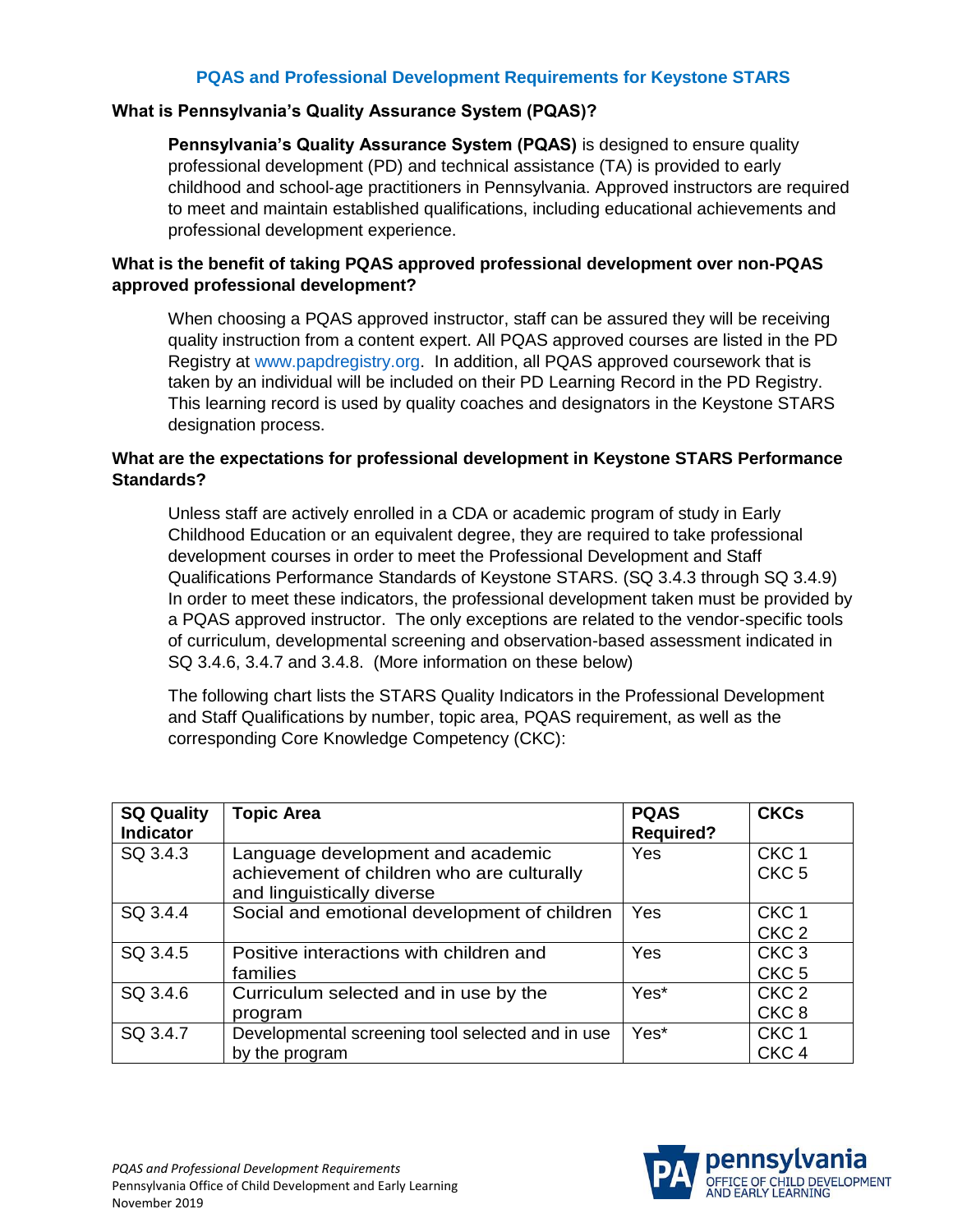| SQ 3.4.8 | Observation-based assessment of children's<br>development selected and in use by the<br>program | Yes* | CKC <sub>1</sub><br>CKC <sub>2</sub><br>CKC <sub>4</sub><br>CKC <sub>8</sub> |
|----------|-------------------------------------------------------------------------------------------------|------|------------------------------------------------------------------------------|
| SQ 3.4.9 | Special needs of young children                                                                 | Yes  | CKC <sub>1</sub><br>CKC <sub>3</sub><br>CKC <sub>4</sub><br>CKC <sub>7</sub> |

\*Flexibility offered for this quality indicator. See below.

Please see the PA Keys website at [www.pakeys.org](http://www.pakeys.org/) for a thorough listing of PQAS approved courses that provide approved professional development in the above quality indicators. Coursework can take the form of face-to-face or online modules including those offered through Better Kid Care and other national approved organizations.

## **Is there a listing of PQAS approved courses that would apply to the Keystone STARS Performance Indicators of SQ 3.4.3 through SQ 3.4.9?**

Currently professional development listed in the PD Registry is linked to the CKC areas rather than to specific Keystone STARS Performance Indicators as the indicators tend to change over time. In addition, as new courses are added to the PD Registry, any list would require consistent updates in order to complete. The chart above offers the CKC areas that relate to the current SQ quality indicators and can be useful when choosing courses to meet the SQ topic areas.

## **How do I find PQAS approved courses in the PD Registry?**

All courses found in the PD Registry are PQAS approved and individuals are encouraged to find events posted on the Training Calendar by going to [www.papdregistry.org.](http://www.papdregistry.org/) Once logged in, they can click the Training Calendar from the left menu.

Individuals may search by specific criteria such as:

- Keywords of Training
- Course Title
- City
- County
- Date range
- Knowledge Area
- CDA Content Areas
- Level
- Language
- Modality of training such as classroom, E-Learning, and online self-paced.

The Pennsylvania Key has created over 20 PQAS approved E-Learning Courses on various topics to meet your needs. To find these courses, check the "E-Learning" box at the bottom of the Training calendar and uncheck all other options. A list of these courses will allow you to register for the course and complete the course directly within the PD Registry for your convenience.

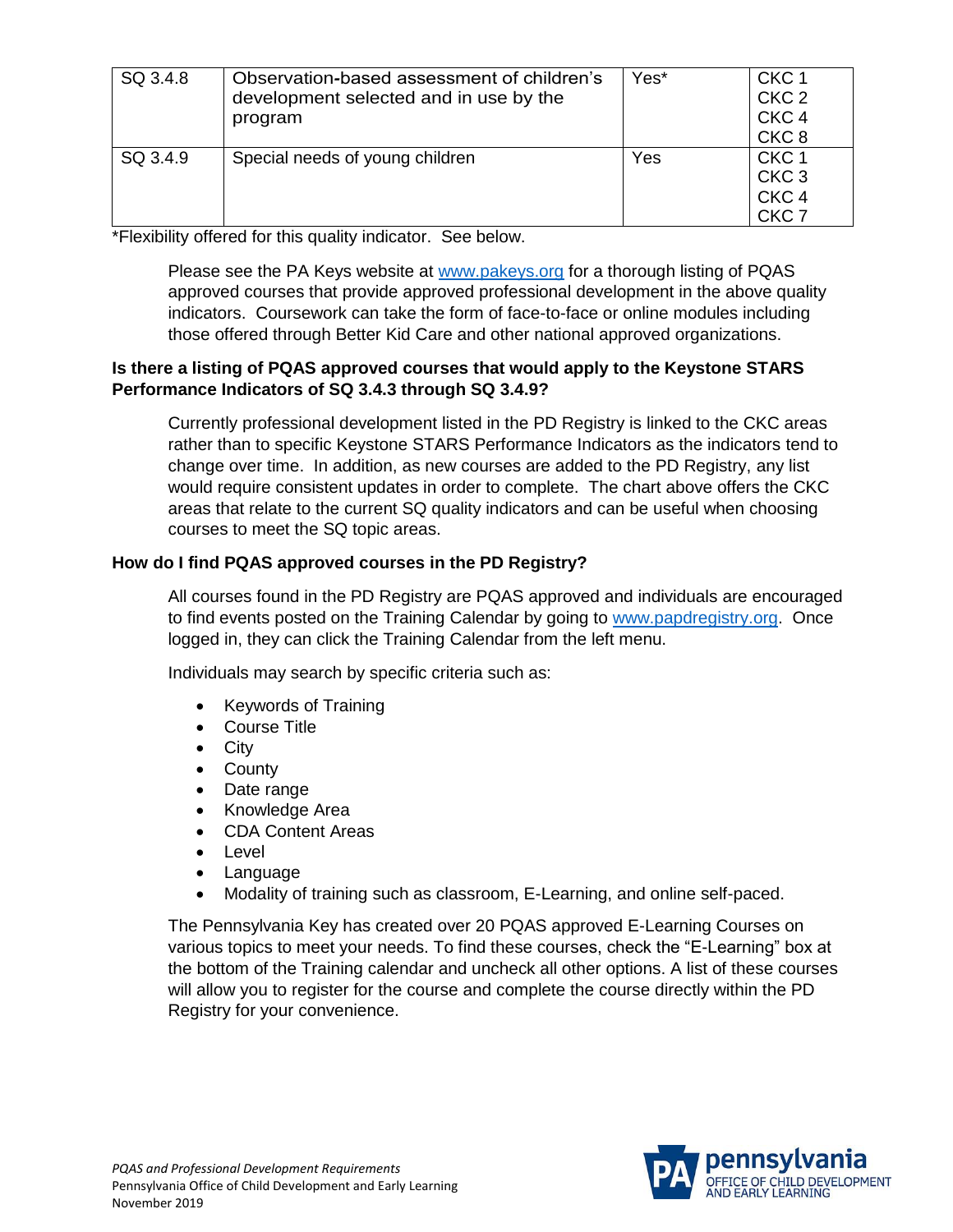# **How do I find PQAS approved instructors in the PD Registry?**

PQAS approved instructors in your area can be found by logging into [www.papdregistry.org](http://www.papdregistry.org/) and clicking on Training Calendar in the left menu. Click on the "Find Instructors" tab on the Training Calendar and search by:

- Name
- Core Knowledge Areas
- Age Group
- Training Language
- Training Counties
- Keyword of Trainings

Once you click "Search Instructors," a list of approved PQAS Instructors will be shown on the display.

# **What if I cannot find a specific course I am looking for in the PD Registry or if there are not any courses offered in my area?**

If you are not finding a specific course in the registry, or courses in your area, you may contact a PQAS approved instructor and arrange to have PD provided "on-demand". To find a PQAS approved instructor use the instructions above and click on "Contact Instructor" to reach out to the instructor with your request.

## **What options exist for vendor-specific tools such as curriculum (SQ 3.4.7), developmental screening (SQ 3.4.8), and observation-based assessment (SQ 3.4.9)?**

In instances where a quality indicator speaks to a vendor specific tool including curriculum (SQ 3.4.6), developmental screening (SQ 3.4.7), and observation-based assessment (SQ 3.4.8), OCDEL recognizes the need for increased flexibility as these trainings can often be costly and hard to find when taken directly from the vendor.

For SQ 3.4.7, SQ 3.4.8, and SQ 3.4.9, all three topics should be in the specific curriculum or tool chosen and in use by, the program. Best practice would be for all participating staff to take this training directly from the vendor. However, when this is cost-prohibitive, other options are also acceptable. Please refer to the chart below.

| <b>Topics:</b><br>• Curriculum<br>• Developmental<br><b>Screening</b><br>• Child<br>Observation-<br><b>Based</b><br><b>Assessment</b> | <b>Accepted Professional</b><br><b>Development</b>                                                                                            | <b>Additional PD</b><br><b>Required</b> | <b>Documentation</b><br><b>Required</b>                                       |
|---------------------------------------------------------------------------------------------------------------------------------------|-----------------------------------------------------------------------------------------------------------------------------------------------|-----------------------------------------|-------------------------------------------------------------------------------|
| Option 1                                                                                                                              | Training directly from the<br>vendor (excluding webinars).                                                                                    | No.                                     | a. Certificate of completion<br>from vendor                                   |
| Option 2                                                                                                                              | PQAS Training in the specific<br>curriculum, screening tool or<br>assessment tool.<br>Dependent on vendor<br>requirement instructor delivery. | <b>No</b>                               | a. Professional Development<br>Learning Record- verified<br><b>PQAS</b> hours |

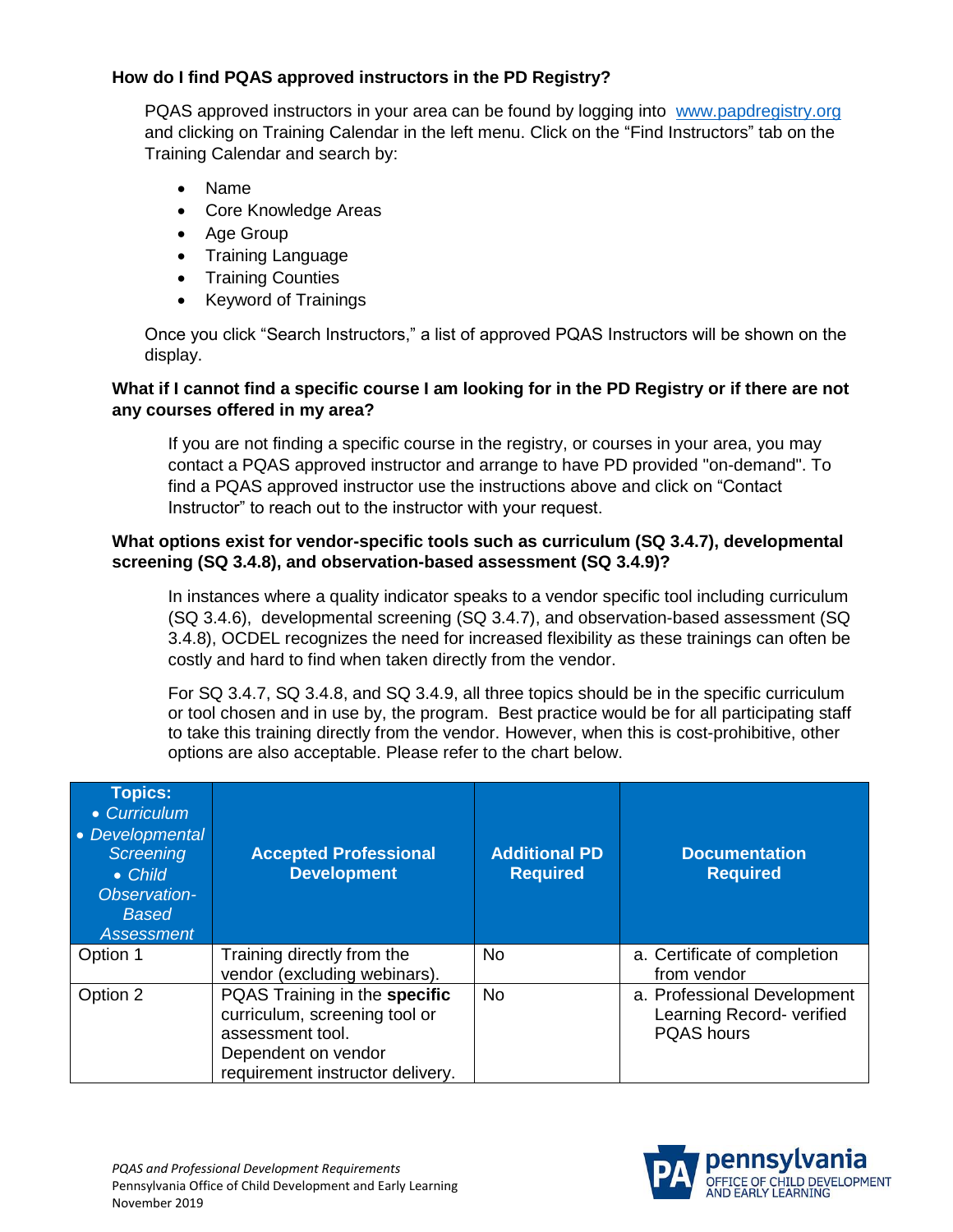| Option 3 | Taking part in vendor-offered<br>webinars in the specific<br>curriculum, screening tool or<br>assessment.                                 | Yes<br>PQAS training in<br>the general<br>topics of<br>curriculum,<br>developmental<br>screening or<br>child<br>observation-<br>based<br>assessment* | a. Both the staff person and<br>a member of the program<br>leadership team should<br>sign off on the<br>screenshot/certificate of<br>completion.<br>AND<br>b. Professional Development<br>Learning Record-verified<br><b>PQAS</b> hours |
|----------|-------------------------------------------------------------------------------------------------------------------------------------------|------------------------------------------------------------------------------------------------------------------------------------------------------|-----------------------------------------------------------------------------------------------------------------------------------------------------------------------------------------------------------------------------------------|
| Option 4 | On-site information sharing to<br>take place between a Master<br>Teacher or Leadership Team<br>Member and the individual staff<br>person. | Yes<br>PQAS training in<br>the general<br>topics of<br>curriculum,<br>developmental<br>screening or<br>child<br>observation-<br>based<br>assessment  | a. Sharing sessions should<br>be structured, organized<br>and documented with sign-<br>offs from both the "trainer"<br>and the staff.<br>AND<br><b>Professional Development</b><br>Learning Record- verified<br><b>PQAS</b> hours       |

Examples include: *Assessment: Beyond the Basics of Observation and Data Utilization; Linking Standards, Curriculum Framework, and Assessment; Using Ages and Stages Questionnaires as a Screening Tool; Director Instructor Child Observation series.* 

#### **How do Act 48 credit hours relate to PQAS approved PD?**

Act 48 credit hours do qualify as PQAS-approved PD for Keystone STARS designations. Some courses in the PD Registry have Act 48 credit hours associated with them allowing for those courses to appear on a staff person's PD Learning Record. For Act 48 coursework taken from outside the PD Registry, the individual will need to print out their PERMS information for review at the time of STARS designation.

At this time, all **online** courses offered by the Pennsylvania Key are Act 48 approved. If an individual has their PPID number listed in their profile, information is sent to PDE each month for those that have completed these courses to be awarded ACT 48 hours in their PERMS account. If they take any other type of course other than online that is ACT 48 approved in the PD Registry, they must complete a form at the face to face session and the instructor will send the information to PDE on their behalf to receive ACT 48 credits on their PERMS account.

#### **What are the expectations for professional development taken to increase knowledge in other areas of Keystone STARS Performance Standards?**

Providers may choose to take professional development in topics that are not specifically identified in the Staff Qualifications and Professional Development standards. As these indicators themselves do not require PD be taken as part of fulfilling the indicator, programs have flexibility in the type of PD taken to include non-PQAS approved PD. However, it should be noted that non-PQAS PD taken will not be captured in a provider's PD Learning Record in the PD Registry.